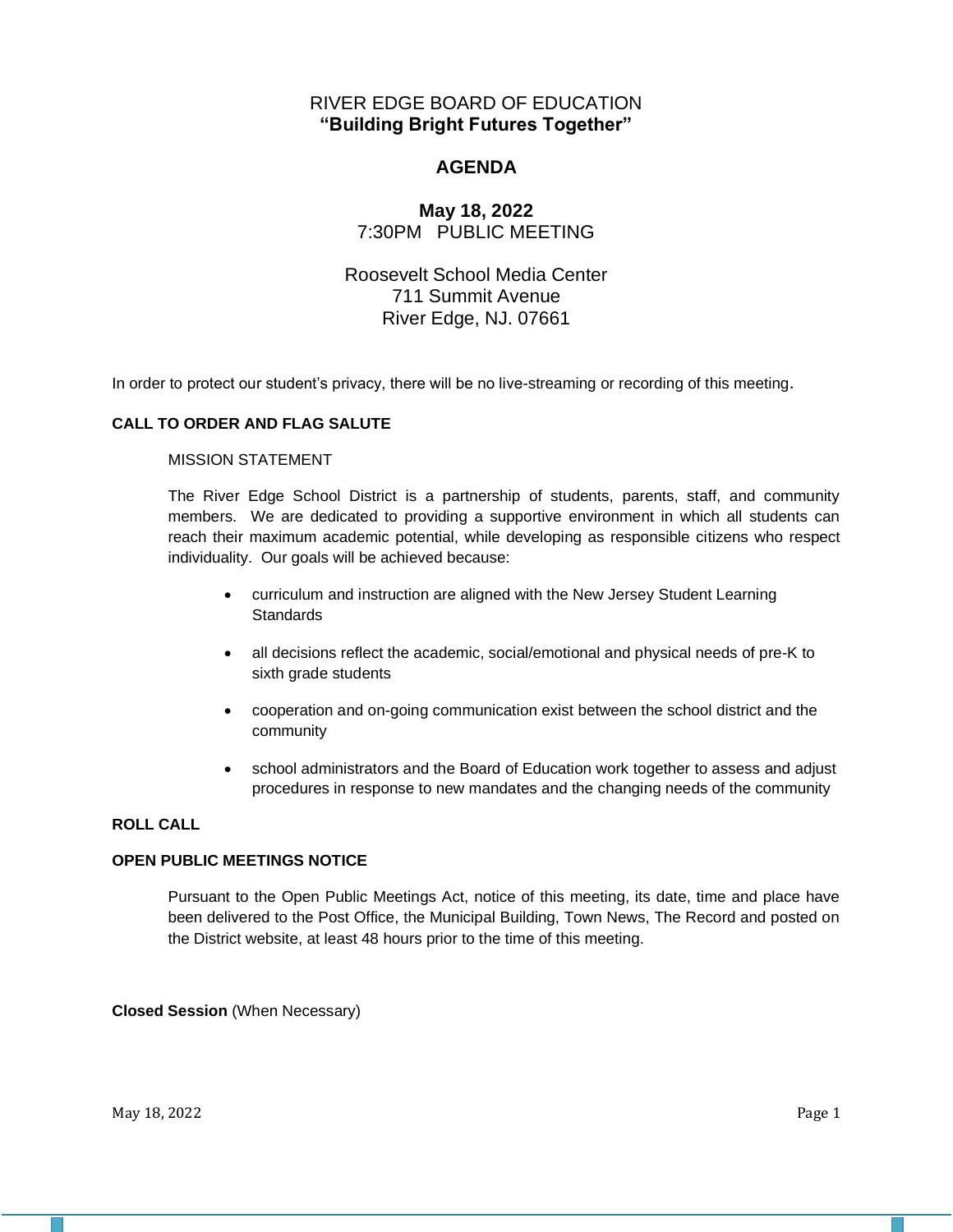# **STUDENT BOARD MEETING**

## **6 th Grade Students from Roosevelt and Cherry Hill Schools will serve as Trustees and Administrators**

# **Student Board Members**

| Sophia TartariMs. Dansky       |  |
|--------------------------------|--|
| Gavin Wittreich Mr. Herbst     |  |
| Heman TsegayeMr. Sim           |  |
| Emma Gozenput Ms. Brown        |  |
| Alyssa AndrianoMr. Papiris     |  |
| Madison RosabalMs. Juskeliene  |  |
| Sachin VivekanandanMs. Danahy  |  |
| Austin KucharskiMs. Napolitano |  |
|                                |  |
| Dylan StrianoMr. Henzel        |  |

#### **SPECIAL/DISCUSSION ITEMS**

- A. Public Comment on Agenda Items
- B. Honor Teacher of the Year Jessica Haynes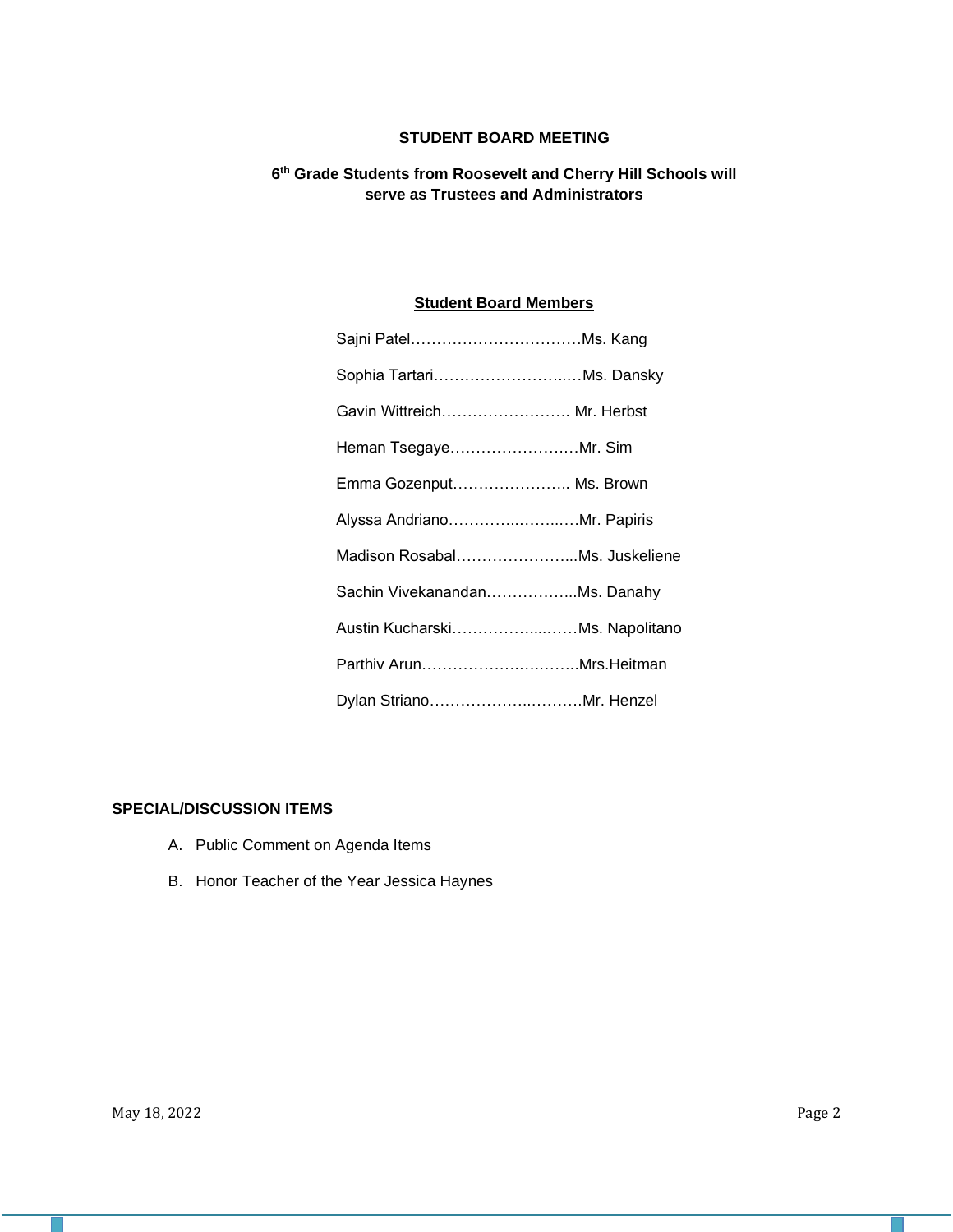# **RESOLUTION TO RECOGNIZE OUR HONOREE**

# **Honor Teacher of the Year Jessica Haynes**

*WHEREAS, Jessica has been teaching in the Building Connections program since the very beginning and has helped shape it to be what it is today; and*

*WHEREAS, Jessica is able to differentiate for students with significant academic difficulties to those that are gifted and above grade level; and*

*WHEREAS, Jessica's students have shown not only academic progress but progress in emotional, behavioral and social areas as well; and*

*WHEREAS, Jessica provides data driven high quality academic instruction as well as therapeutic intervention; and*

*WHEREAS, Jessica is patient, loving and caring all the time. She gives endless support.*

*BE IT RESOLVED, that the Board of Education of the Borough of River Edge on this Eighteenth Day of May, Two Thousand Twenty Two spread upon its Minutes, this Resolution of Appreciation for her valued service; and*

*BE IT FURTHER RESOLVED, that the River Edge community offers its gratitude to Jessica Haynes for her commitment to her students and service to the families she has worked with in the District.*

Motion by: **Example 20** Seconded by:

## **REPORTS**

- 1. SUPERINTENDENT
- 2. PRINCIPAL
- 3. BOARD SECRETARY
- 4. PRESIDENT
- 5. COMMITTEES

May  $18, 2022$  Page 3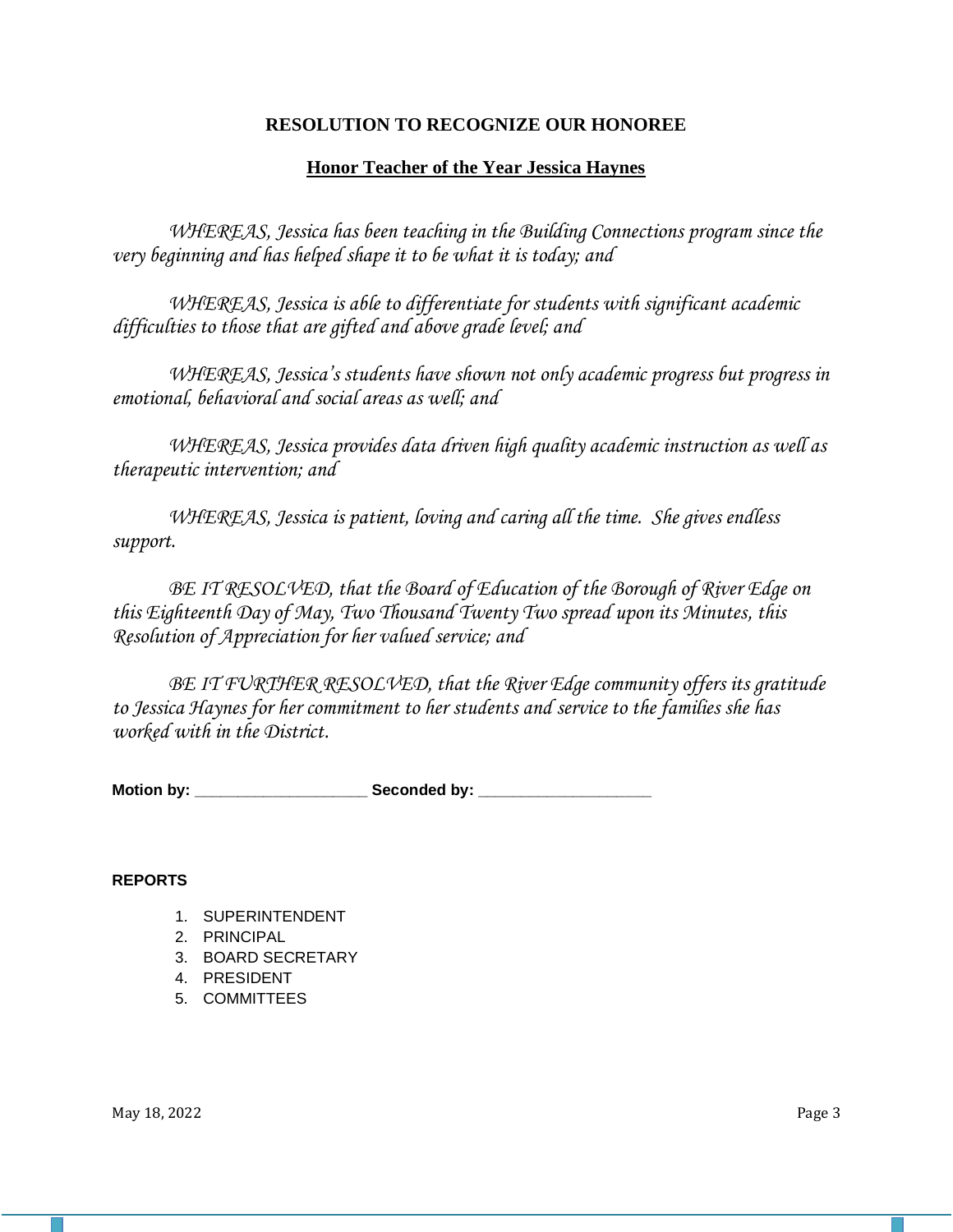## **MOTIONS TO BE ACTED UPON**

## **A. ADMINISTRATION/POLICY**

1. That the Board of Education approve the Minutes and Confidential Minutes of April 27, 2022.

**Motion by: \_\_\_\_\_\_\_\_\_\_\_\_\_\_\_\_\_\_\_\_ Seconded by: \_\_\_\_\_\_\_\_\_\_\_\_\_\_\_\_\_\_\_\_**

2. That the Board of Education approve the following class trips:

| <b>School</b>      | Grade         | <b>Destination</b>            | <b>Cost To District</b> |
|--------------------|---------------|-------------------------------|-------------------------|
| Cherry Hill School | 6             | River Edge Swim Club          |                         |
| Cherry Hill School | 6             | <b>Memorial Park</b>          | \$50.00                 |
| Roosevelt School   | К             | Flat Rock Brook Nature Center | \$975.00                |
| Roosevelt School   | 1             | <b>Memorial Park</b>          | O                       |
| Roosevelt School   | $\mathcal{P}$ | <b>Memorial Park</b>          | 0                       |
| Roosevelt School   | 4             | <b>Memorial Park</b>          | 0                       |
| Roosevelt School   | 5             | <b>Memorial Park</b>          | 0                       |
| Roosevelt School   | 6             | <b>Memorial Park</b>          | Ω                       |
| Roosevelt School   | 6             | River Edge Swim Club          |                         |

**Motion by: \_\_\_\_\_\_\_\_\_\_\_\_\_\_\_\_\_\_\_\_ Seconded by: \_\_\_\_\_\_\_\_\_\_\_\_\_\_\_\_\_\_\_\_**

- **B. CURRICULUM/EDUCATION** None
- **C. BUILDING & GROUNDS** None
- **D. FINANCE/GRANTS/GIFTS**
	- 1. That the Board of Education approve the bills & claims dated May 2022 totaling \$563,046.94 including checks #10781 through #10849. Payrolls dated April 8, 2022 and April 29, 2022, totaling \$1,288,043.18 issued therefore, a copy of such warrants list be attached as part of these minutes. (Addendum)

|              | 2. That the Board of Education approve the Budget Transfers for the school year<br>2021-2022 as of April 30, 2022. (Addendum)                                                                                                                                             |
|--------------|---------------------------------------------------------------------------------------------------------------------------------------------------------------------------------------------------------------------------------------------------------------------------|
|              |                                                                                                                                                                                                                                                                           |
|              | 3. That the River Edge Board of Education approve the Secretary's and Treasurer's<br>Reports for the period ending April 30, 2022. (Addendum)                                                                                                                             |
|              | Further, we certify that as of April 30, 2022 after review of the secretary's monthly<br>financial reports (appropriations section) and upon consultation with the appropriate<br>district officials, to the best of our knowledge no major account or fund has been over |
| May 18, 2022 | Page 4                                                                                                                                                                                                                                                                    |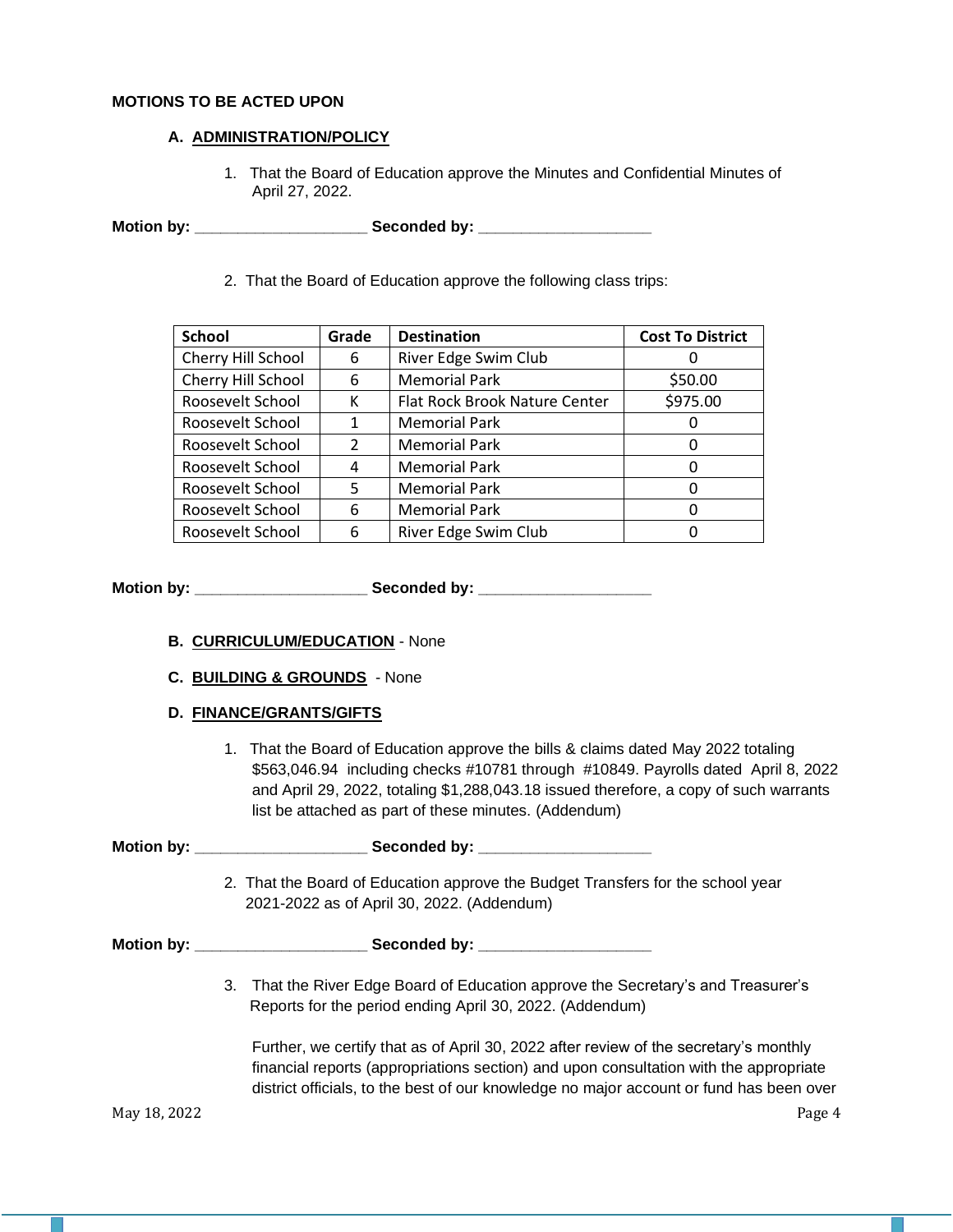|              |    | expended in violation of N.J.A.C. 6A:23-2.11 and that sufficient funds are available to<br>meet the district's financial obligation for the remainder of the fiscal year. (Addendum)                                                                              |
|--------------|----|-------------------------------------------------------------------------------------------------------------------------------------------------------------------------------------------------------------------------------------------------------------------|
|              |    |                                                                                                                                                                                                                                                                   |
|              |    | 4. That the Board of Education accept a check in the amount of \$1,000 from QGISTIX,<br>LLC for 200 Chromebooks                                                                                                                                                   |
|              |    |                                                                                                                                                                                                                                                                   |
|              |    | E. PERSONNEL                                                                                                                                                                                                                                                      |
|              | 1. | That the Board of Education accepts with regret, the retirement of Sheryl Lloyd, ABA<br>Instructor, effective June 23, 2022. (Addendum)                                                                                                                           |
|              |    |                                                                                                                                                                                                                                                                   |
|              |    | 2. That the Board of Education accepts the resignation of Stephanie Rosenblum,<br>School Psychologist, effective July 29, 2022.                                                                                                                                   |
|              |    |                                                                                                                                                                                                                                                                   |
|              | 3. | That the Board of Education, with the recommendation of the Superintendent,<br>approve Arlene Bauta, Administrative Assistant/District Data Coordinator, beginning<br>on or about May 23, 2022 through June 30, 2022, at a salary on file in the Board<br>Office. |
|              |    |                                                                                                                                                                                                                                                                   |
|              | 4. | That the Board of Education, with the recommendation of the Superintendent,<br>approve Kieran Walsh, Physical Education teacher, beginning September 1, 2022<br>through June 30, 2023, BA Step 8.                                                                 |
|              |    |                                                                                                                                                                                                                                                                   |
|              |    | 5. That the Board of Education, with the recommendation of the Superintendent,<br>approve Taryn Corrigan, Occupational Therapist, beginning September 1, 2022<br>through June 30, 2023, MA Step 5.                                                                |
|              |    |                                                                                                                                                                                                                                                                   |
|              | 6. | That the Board of Education, with the recommendation of the Superintendent,<br>approve Steven Luca, Teacher, effective September 1, 2022 through<br>June 30, 2023, MA Step 2.                                                                                     |
|              |    |                                                                                                                                                                                                                                                                   |
| May 18, 2022 |    | Page 5                                                                                                                                                                                                                                                            |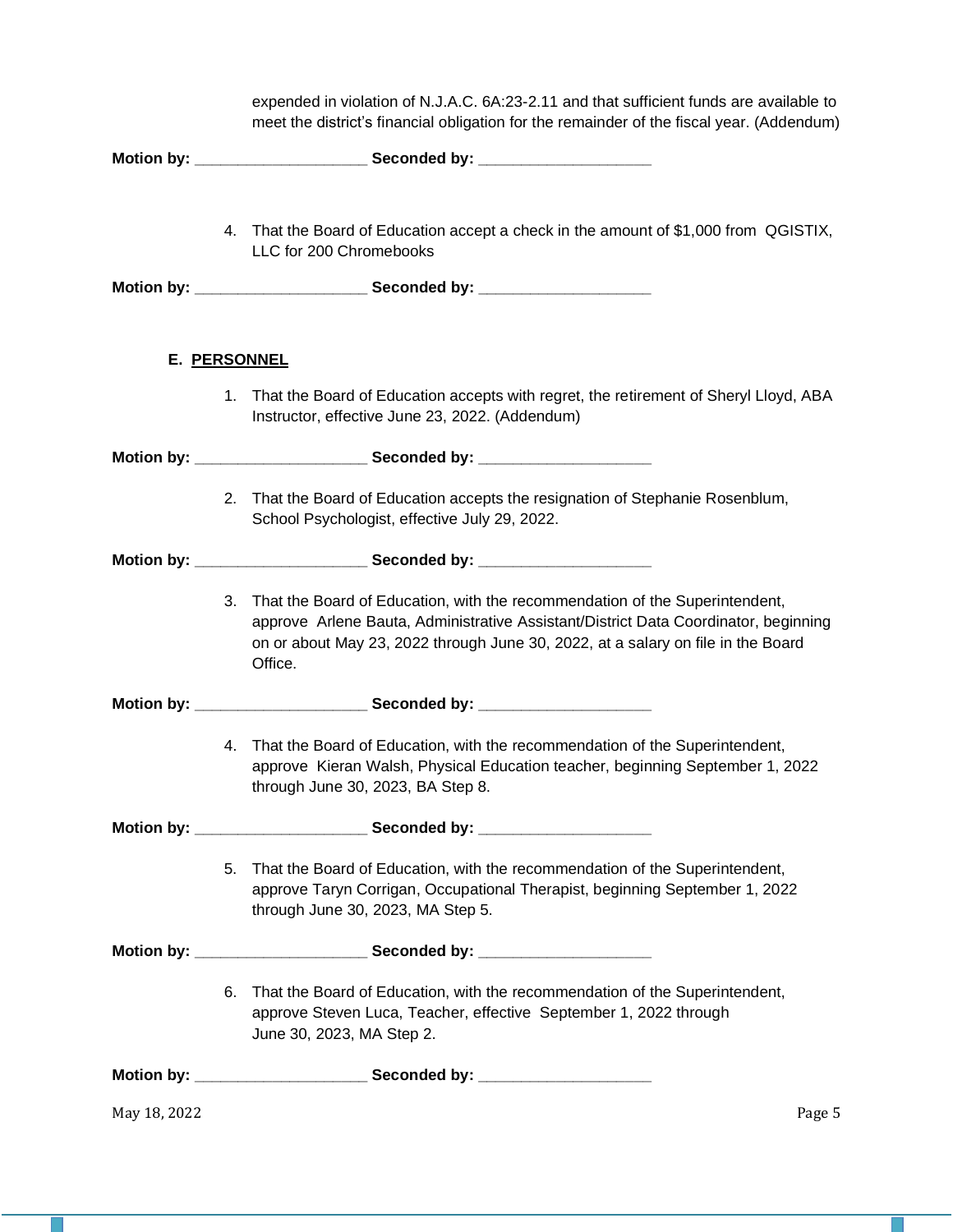|                   |                                       | BA Step 2.              | 7. That the Board of Education, with the recommendation of the Superintendent,<br>approve Travis Smith, Teacher, effective September 1, 2022 through June 30, 2023,                                                                                                                                                                                                                                          |                  |                                                                      |
|-------------------|---------------------------------------|-------------------------|--------------------------------------------------------------------------------------------------------------------------------------------------------------------------------------------------------------------------------------------------------------------------------------------------------------------------------------------------------------------------------------------------------------|------------------|----------------------------------------------------------------------|
|                   |                                       |                         |                                                                                                                                                                                                                                                                                                                                                                                                              |                  |                                                                      |
|                   | 8.                                    |                         | That the Board of Education, with the recommendation of the Superintendent,<br>approve the contract for Lisa Bernardo, Region V Coordinator of Programs and<br>Services, from July 1, 2022 through June 30, 2023. (Addendum)                                                                                                                                                                                 |                  |                                                                      |
|                   |                                       |                         |                                                                                                                                                                                                                                                                                                                                                                                                              |                  |                                                                      |
|                   |                                       |                         | 9. That the Board of Education, with the recommendation of the Superintendent,<br>approves a Maternity/Disability leave of absence for Employee #009113, whose<br>name is on file in the Board Office, to commence on or about October 17, 2022<br>through November 29, 2022, to be followed by a Federal/State Family leave of<br>absence to commence on or about November 30, 2022, through March 1, 2023. |                  |                                                                      |
|                   |                                       |                         |                                                                                                                                                                                                                                                                                                                                                                                                              |                  |                                                                      |
|                   |                                       |                         | <b>G. REGION V ADMINISTRATION &amp; TRANSPORTATION</b><br>1. That the Board of Education approve the bills & claims dated May 2022 totaling<br>\$1,189,014.57 including checks #60787 through # 60904 (Addendum)                                                                                                                                                                                             |                  |                                                                      |
|                   | 2.                                    | school year. (Addendum) | That the Board of Education approve Region V Budget for the 2022-2023                                                                                                                                                                                                                                                                                                                                        |                  |                                                                      |
| <b>Motion by:</b> |                                       |                         | Seconded by:<br>3. That the Board of Education, with the recommendation of the Superintendent, approve<br>professional day requests for the following staff members to attend<br>workshops/conferences as noted and in accordance with appropriate statute:                                                                                                                                                  |                  |                                                                      |
|                   |                                       | <b>Name/Position</b>    | <b>Workshop/Conference</b>                                                                                                                                                                                                                                                                                                                                                                                   | Date(s)          | <b>Cost to District</b><br><b>Excluding Mileage</b><br>at State Rate |
|                   | Lisa Bernardo<br>Region V Coordinator |                         | <b>Nurtured Heart Institute</b><br><b>Certification Training</b>                                                                                                                                                                                                                                                                                                                                             | July 24-29, 2022 | \$1,999.00                                                           |
|                   |                                       |                         |                                                                                                                                                                                                                                                                                                                                                                                                              |                  |                                                                      |

**Motion by: \_\_\_\_\_\_\_\_\_\_\_\_\_\_\_\_\_\_\_\_ Seconded by: \_\_\_\_\_\_\_\_\_\_\_\_\_\_\_\_\_\_\_\_**

May 18, 2022 Page 6